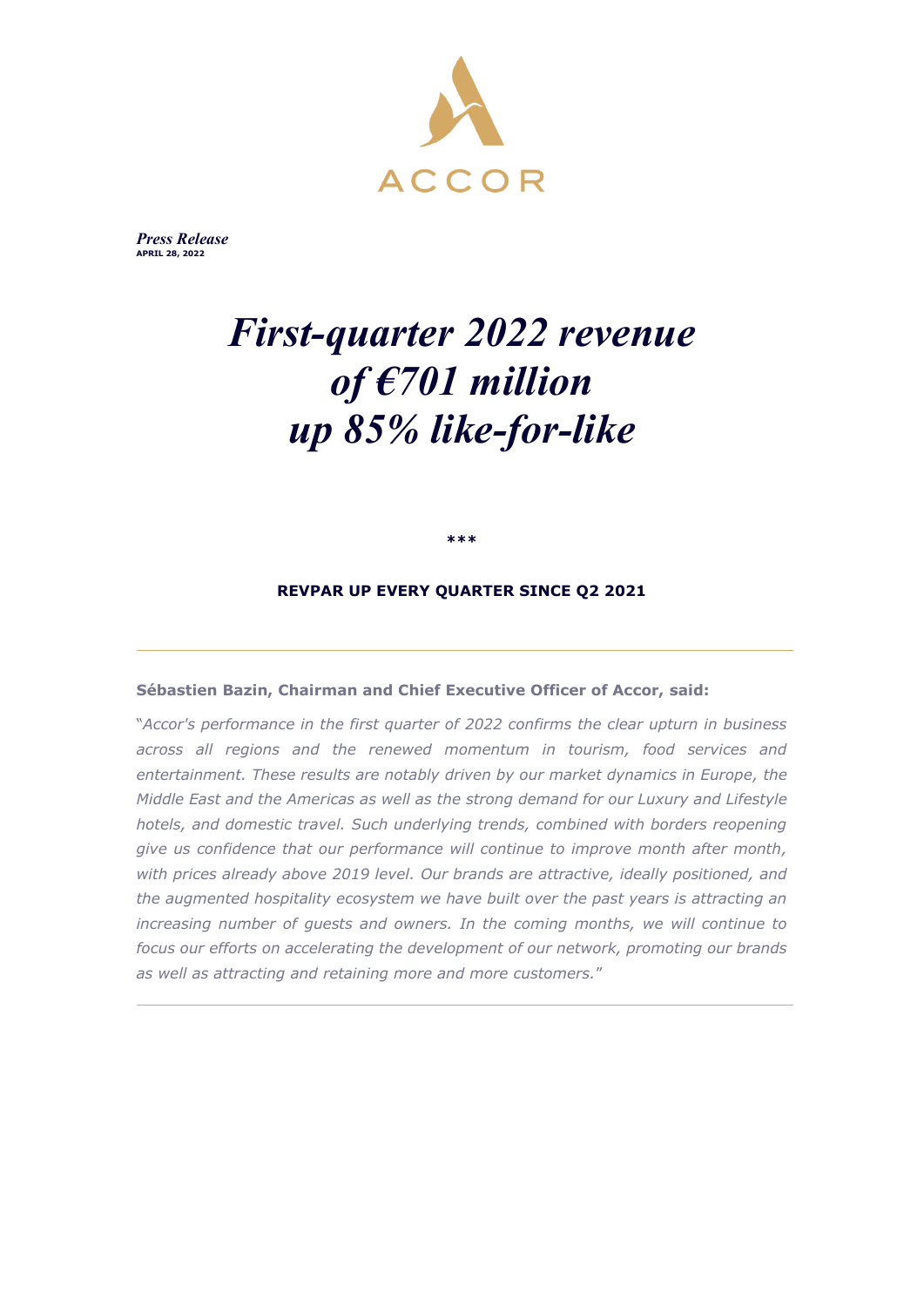

Accor's business has rebounded sequentially every quarter since Q2 2021. The outbreak of the Omicron variant caused only a brief hiccup in January, and the recovery seen in February gained further momentum in March. This rebound reflects both the sustained increase in the number of business and leisure domestic guests, and border reopenings which accelerated the return of international travelers. It was accompanied by a sharp increase in prices, which are now above 2019 levels for the last 4 months in a row across the Group, driven by demand and exacerbated by inflation.

During the first quarter of 2022, Accor opened 26 hotels, representing about 3,700 rooms, for net growth in the network of 2.5% over the twelve-month period. At end-March 2022, the Group had a portfolio of 777,849 rooms (5,304 hotels) and a pipeline of about 212,000 rooms (1,212 hotels).

For 2022, the Group is confirming its forecast of net growth in the network of 3.5%.

### **Consolidated revenue**

The Group reported first-quarter 2022 **revenue** of €701 million, up 85% like-for-like (LFL) versus Q1 2021. By activity, this growth breaks down into a 105% increase for HotelServices and 52% for Hotel Assets & Other. To provide a comparison with the 25% decline in RevPAR (presented as the change versus FY 2019 throughout this release), the like-for-like decline in revenue versus Q1 2019 is 23%.

Changes in the scope of consolidation (acquisitions and disposals) contributed a positive €13 million, largely due to the integration of the companies which are now part of Ennismore over 2021.

| In $\epsilon$ millions | Q1<br>2021 | Q1<br>2022 | Change<br>(reported) | Change<br>$(LFL)^{(1)}$<br>vs Q1 21 | Change<br>$(LFL)^{(1)}$<br>vs Q1 19 |
|------------------------|------------|------------|----------------------|-------------------------------------|-------------------------------------|
| <b>HotelServices</b>   | 234        | 507        | 117%                 | 105%                                | $-25%$                              |
| Hotel Assets & Other   | 129        | 200        | 55%                  | 52%                                 | $-19%$                              |
| Holding & Intercos     | $-2$       | -6         | N/A                  | N/A                                 | N/A                                 |
| <b>TOTAL</b>           | 361        | 701        | 94%                  | 85%                                 | $-23%$                              |

Currency effects had a positive impact of  $E18$  million, mainly due to the US dollar (+7%).

(1) Like-for-like: at constant scope of consolidation and exchange rates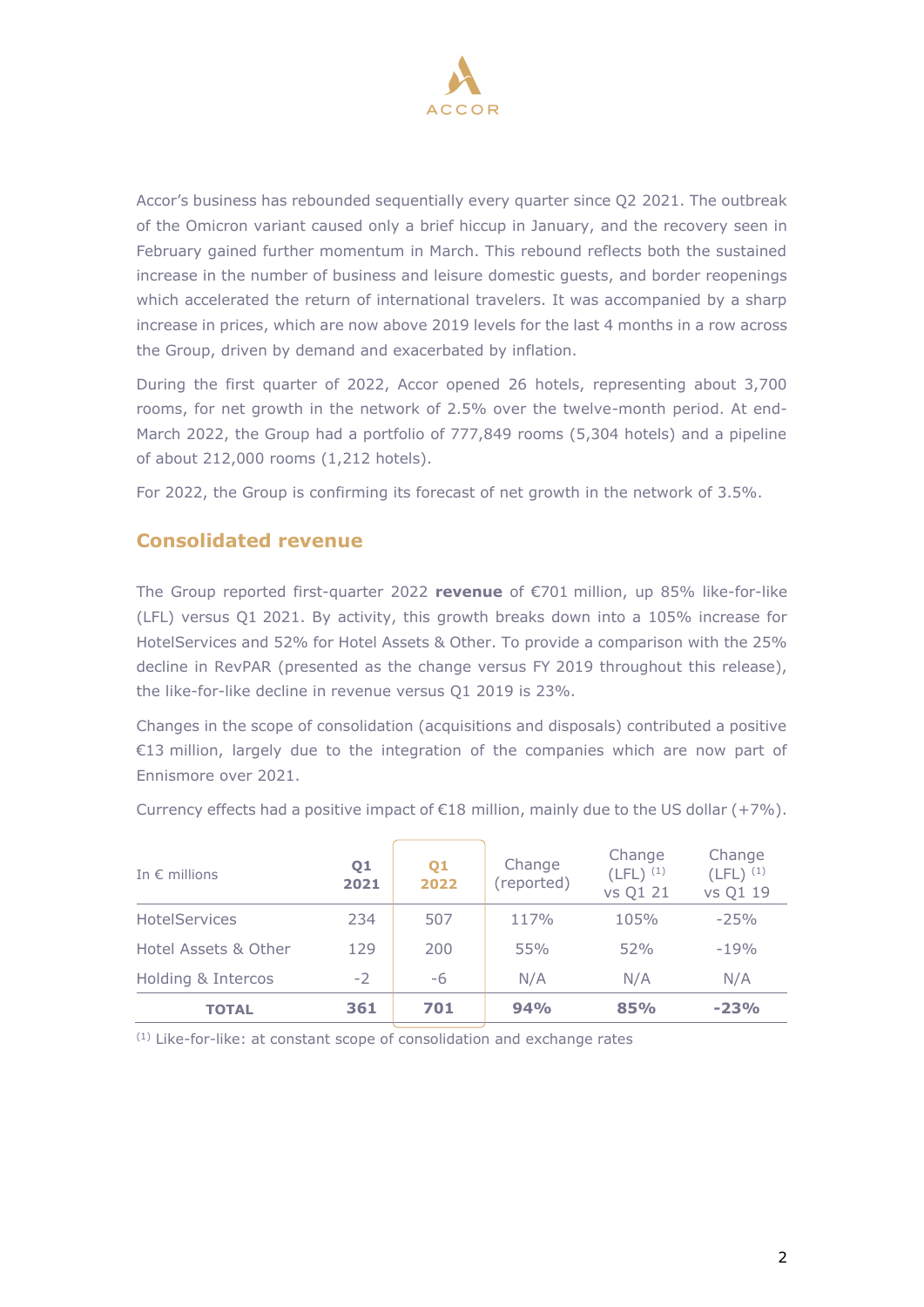

#### **HotelServices revenue**

HotelServices, which includes fees from Management & Franchise (M&F) and Services to Owners, reported €507 million in revenue, up 105% like-for-like versus Q1 2021 (down 25% like-for-like versus Q1 2019).

Revenue in **Management & Franchise (M&F)** stood at €158 million, up 106% like-forlike versus Q1 2021 (down 33% like-for-like versus Q1 2019), with regional performances correlated to the business recovery in the countries considered. In general, the sharper decline in M&F revenue compared with RevPAR (down 25% versus Q1 2019) can be attributed to the larger decrease in incentive fees based on the hotel operating margin generated from management contracts.

| In $\epsilon$ millions | Q1<br>2021 | Q1<br>2022 | Change<br>$(LFL)^{(1)}$<br>vs Q1 21 | Change<br>$(LFL)^{(1)}$<br>vs Q1 19 |
|------------------------|------------|------------|-------------------------------------|-------------------------------------|
| South Europe           | 17         | 38         | 123%                                | $-27%$                              |
| North Europe           | 10         | 30         | 167%                                | $-47%$                              |
| <b>ASPAC</b>           | 20         | 24         | 18%                                 | $-55%$                              |
| <b>IMEAT</b>           | 11         | 32         | 185%                                | $0\%$                               |
| Americas               | 15         | 33         | 103%                                | $-22%$                              |
| <b>TOTAL</b>           | 73         | 158        | 106%                                | $-33%$                              |

(1) Like-for-like: at constant scope of consolidation and exchange rates

**Consolidated RevPAR** more than doubled in Q1 2022 (up 108% as reported) compared with Q1 2021 but was still down 25% versus Q1 2019. Compared with the same period last year, the Group was better able to optimize its pricing policy thanks to the increased visibility provided by earlier bookings.

Overall, Europe was the region the most impacted by the Omicron variant. But this impact was short-lived and remained limited to January: in March 2022, occupancy rates already exceeded their Q4 2021 levels.

**South Europe** reported a 21% decline in RevPAR in Q1 2022 compared with Q1 2019 i.e. a 4-percentage-point sequential decline compared with Q4.

• In **France**, RevPAR was down 20% from Q1 2019. As was the case in 2021, regional cities remained the most dynamic markets while the Paris region lagged. However, the performance gap between regional cities and the Paris region began to narrow due to the return of international business travelers.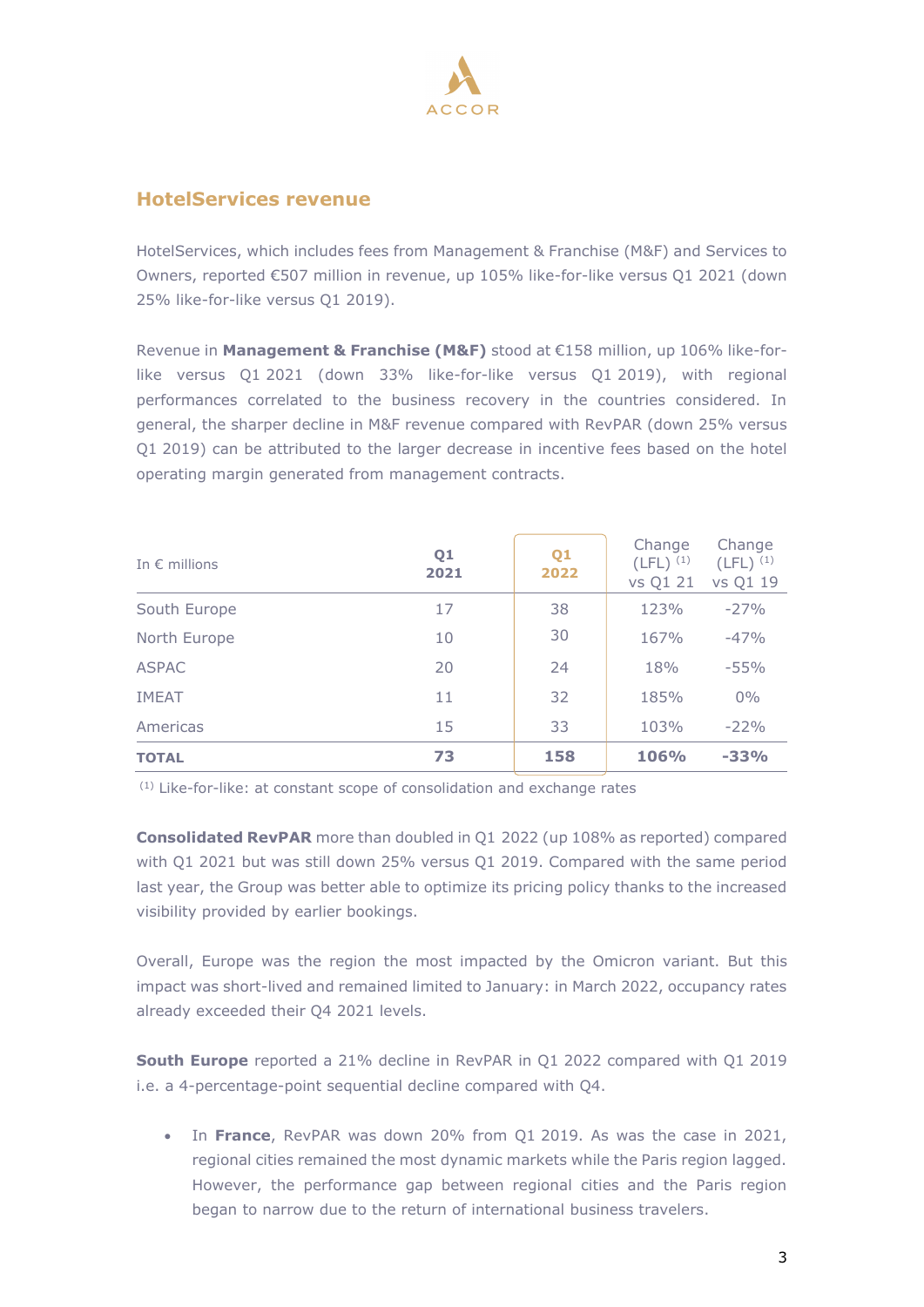

• In **Spain**, RevPAR was down 26% compared with Q1 2019.

**North Europe** showed RevPAR down 38% versus Q1 2019, or a sequential decline of - 1 percentage point vs. Q4 2021.

- In the **United Kingdom**, RevPAR was down 15% compared with Q1 2019. Similar to France, the recovery was driven by regional cities, which were almost back to their 2019 activity levels. The performance gap with London also started to close due to the pick-up in international visitors.
- In **Germany**, where health restrictions were tougher and longer than in neighboring countries, RevPAR was down 62% compared with Q1 2019. Nevertheless, these restrictions are now lifted since early April and an improvement is now visible.

RevPAR improved sequentially in **Asia-Pacific** (+5 percentage points between Q4 2021 and Q1 2022), driven by the Pacific region. RevPAR fell by 43% versus Q1 2019.

- The **Pacific** region benefited from the reopening of internal borders during the full quarter. Leisure destinations, including the country's northeastern coast, benefited from domestic demand. RevPAR fell by 31% versus Q1 2019. The reopening of external borders in February 2022 paved the way for a pick-up in business demand.
- In **China**, the performance was bleak due to the emergence of the Omicron variant and the "zero-Covid" strategy. RevPAR fell by 42% versus Q1 2019.
- **Southeast Asia**'s RevPAR was stable at -55% but the situation is improving. Destinations such as Singapore, Bali, Vietnam and Thailand have reopened their borders with limited restrictions. The region nevertheless continues to rely heavily on international visitors (thus depending on air flight traffic capacity recovery) and some Asian countries are not yet permitted to travel to these destinations.

In the **India, Africa, Middle East & Turkey** region, activity continued to improve with RevPAR now above the Q1 2019 level (+8%). The United Arab Emirates benefited from demand related to the World Expo in Dubai, which has been open since October 1, 2021. The World Cup of Soccer in Qatar in Q4 2022 will help drive this recovery. In Saudi Arabia, the broader reopening of the holy cities for pilgrimages has led to a sharp rebound in activity. The Ramadan period in April and the pilgrims authorized to join the Hajj in July should confirm this rebound in the coming quarters.

In the **Americas**, RevPAR was down 14% compared with Q1 2019 with average prices now above their 2019 levels.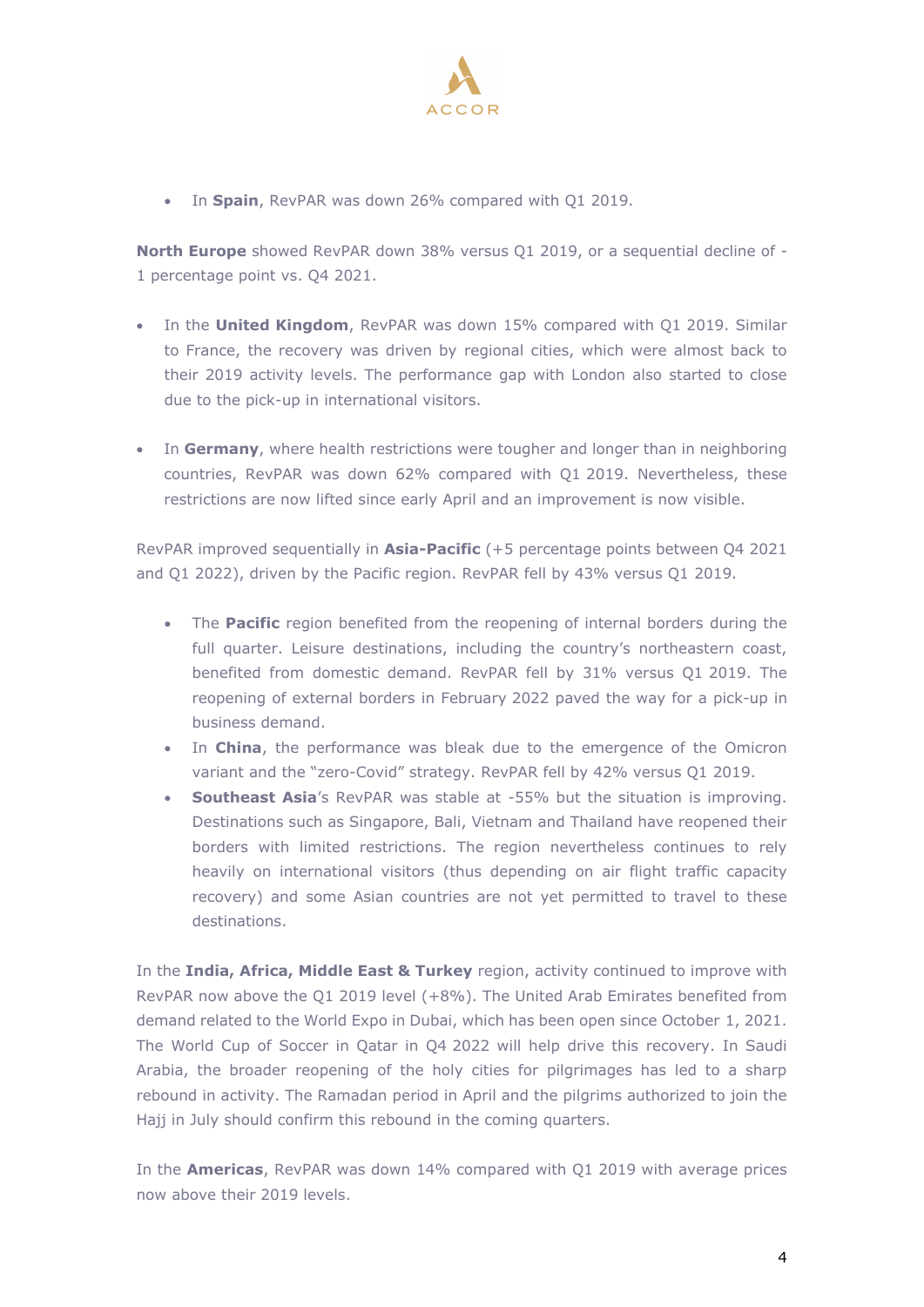

- **North/Central America** and the **Caribbean** reported a 22% decline in RevPAR compared with Q1 2019. The return of business travelers during the quarter, combined with strong demand from leisure travelers, allowed a strong rebound of the activity after the month of January which was impacted by Omicron.
- In **South America,** RevPAR was up 5% versus Q1 2019. This strong performance can be attributed to renewed demand from business travelers.

**Services to Owners revenue**, which includes the Sales, Marketing, Distribution and Loyalty division, as well as shared services and the reimbursement of hotel staff costs, came to €349 million in the first quarter of 2022, up 104% compared with 2021. This increase reflects the pick-up in activity compared with last year.

#### **Hotel Assets & Other revenue**

Revenue in the "Hotel Assets & Other" segment was up 52% like-for-like versus Q1 2021 and down 19% like-for-like versus Q1 2019. This segment, which is closely linked to business in Australia, notably benefited from a pick-up in leisure tourism demand on the northeastern coast of the country where most of the Group's Strata activities are located (i.e. room and apartment distribution activities and managed properties).

Since early 2021, this segment has included concierge services, luxury home rentals, private sales of hotel stays and digital services for hotel owners. These activities continue to be affected in different ways, ranging from businesses directly related to the Travel segment, such as onefinestay's private home rentals, to the digital businesses, such as D-EDGE.

At end-March 2022, this segment, which includes owned and leased hotels, represented 116 hotels and 23,166 rooms.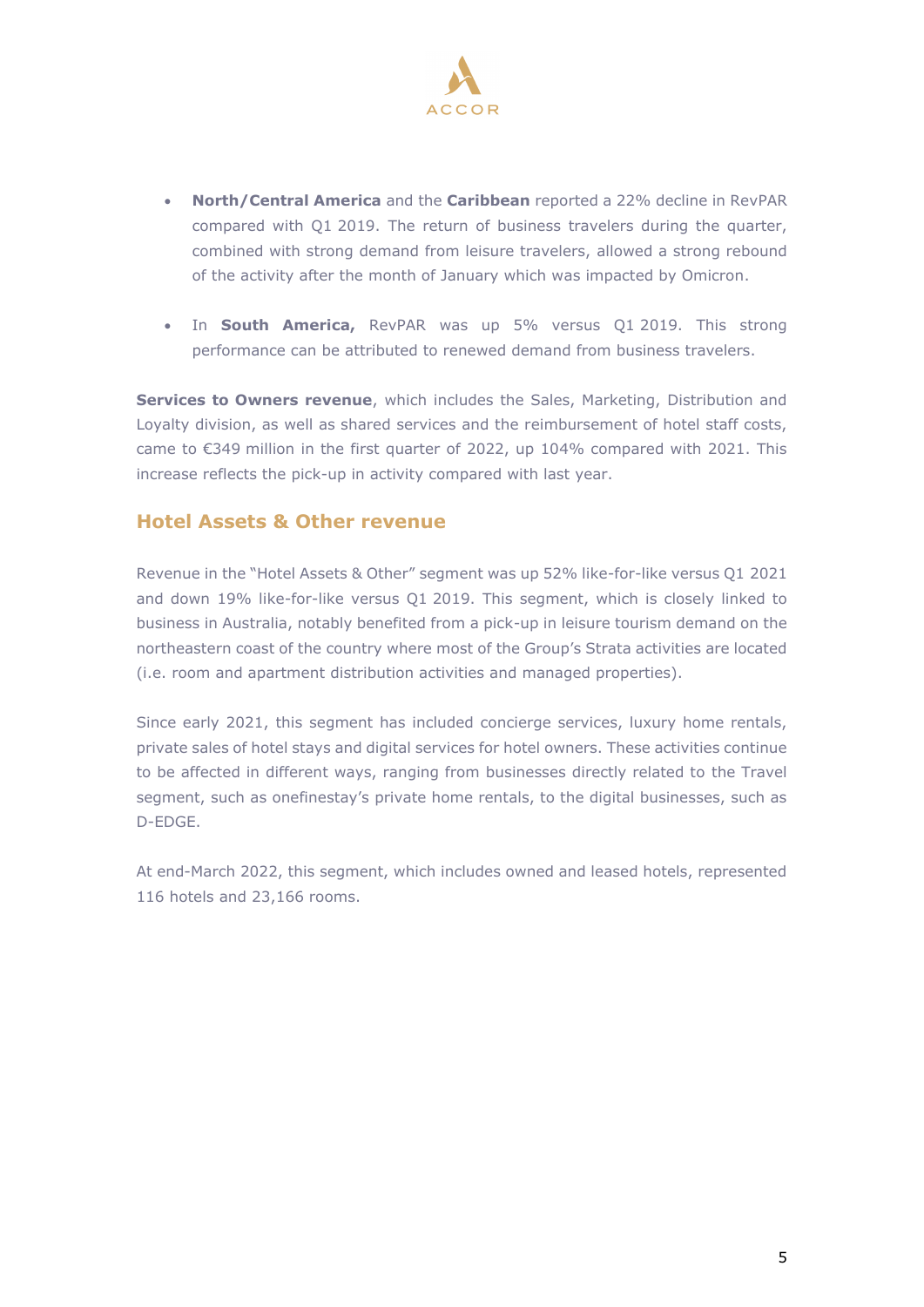

## **Outlook**

Based on current reservation and price increase trends, RevPAR will continue to improve in the coming quarters.

Domestic demand is expected to return to levels comparable to 2019 by the end of the year. Recovery in international demand is catching up even if Asia lags.

Net growth in the network is forecast at 3.5% for 2022, as announced with the release of the 2021 annual results, with openings expected to accelerate as of the second quarter.

# **Events since January 1st, 2022**

#### **Decision made by the Board of Directors**

At its meeting on February 23, 2022, and based on the recommendations of the Appointments, Compensation and CSR Committee, the Board of Directors resolved to propose the renewal of Mrs. Qionger Jiang, Mrs. Isabelle Simon, Mr. Nicolas Sarkozy and Mr. Sarmad Zok as Directors of the Company for a three-year duration.

The Board also decided to propose, in addition to the appointment of Mrs. Hélène Auriol Potier, which was already announced, the appointments of Mrs. Asma Abdulrahman Al-Khulaifi and Mr. Ugo Arzani as Directors, for the same period of three years.

Upcoming events in 2022

May 20<sup>th</sup>: Annual General Assembly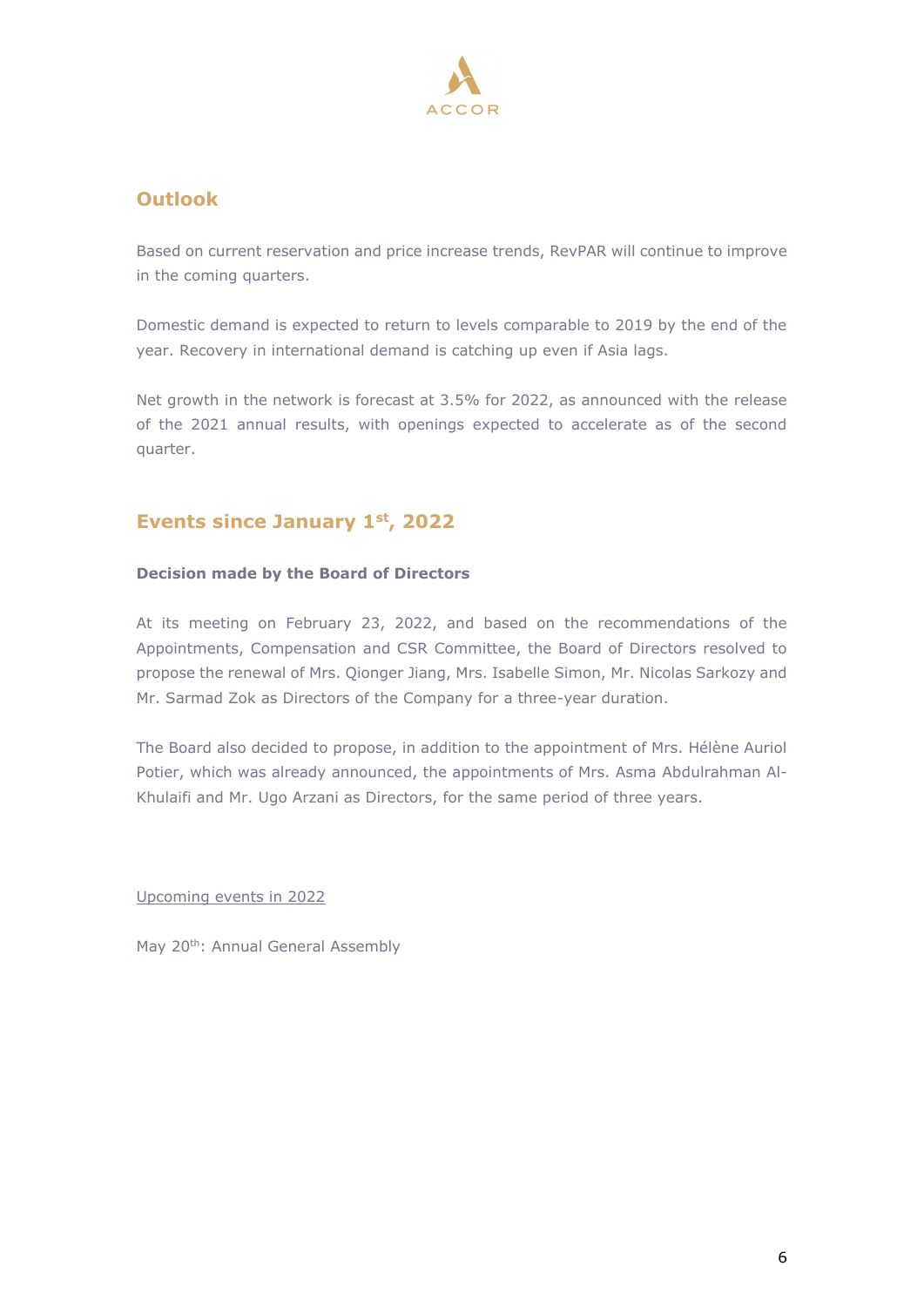

#### **ABOUT ACCOR**

[Accor](https://group.accor.com/fr-FR) is a world leading hospitality group consisting of 5,300 properties and 10,000 food and beverage venues throughout 110 countries. The Group has one of the industry's most diverse and fully-integrated hospitality ecosystems encompassing more than 40 luxury, premium, midscale and economy hotel brands, entertainment and nightlife venues, restaurants and bars, branded private residences, shared accommodation properties, concierge services, coworking spaces and more. Accor's unmatched position in lifestyle hospitality – one of the fastest growing categories in the industry – is led by Ennismore, a joint venture, which Accor holds a majority shareholding. Ennismore is a creative hospitality company with a global collective of entrepreneurial and founder-built brands with purpose at their heart. Accor boasts an unrivalled portfolio of distinctive brands and approximately 260,000 team members worldwide. Members benefit from the company's comprehensive loyalty program – [ALL -](https://all.accor.com/united-kingdom/index.en.shtml) [Accor Live Limitless](https://all.accor.com/united-kingdom/index.en.shtml) - a daily lifestyle companion that provides access to a wide variety of rewards, services and experiences. Through its Planet 21 – Acting Here, Accor Solidarity, RiiSE and ALL Heartist Fund initiatives, the Group is focused on driving positive action through business ethics, responsible tourism, environmental sustainability, community engagement, diversity and inclusivity. Founded in 1967, Accor SA is headquartered in France and publicly listed on the Euronext Paris Stock Exchange (ISIN code: FR0000120404) and on the OTC Market (Ticker: ACCYY) in the United States. For more information visit [group.accor.com,](https://all.accor.com/usa/index.en.shtml) or follow Accor on [Twitter,](https://twitter.com/Accor) [Facebook,](https://www.facebook.com/accorFR/) [LinkedIn,](https://www.linkedin.com/company/accor/) and [Instagram.](https://www.instagram.com/accor)

#### *Media relations*

**Charlotte Thouvard** Senior Vice President Global Communications T. +33 (0)1 45 38 19 14 charlotte.thouvard@accor.com

**Line Crieloue** Corporate Executive Director Group External Communications T. +33 (0)1 45 38 18 11 line.crieloue@accor.com

#### *Investor and Analyst Relations*

**Pierre-Loup Etienne** SVP Investor Relations and Financial Communications T. +33 (0)1 45 38 47 76 pierre-loup.etienne@accor.com

#### **Nastassja Mirza**

Investor Relations and Financial Communications Officer T. +33 (0)1 45 38 87 23 nastassja.mirza@accor.com



RAFFLES \ ORIENT EXPRESS \ BANYAN TREE \ SOFITEL LEGEND \ FAIRMONT EMBLEMS \ SOFITEL \ RIXOS \ ONEFINESTAY \ MANTIS \ MGALLERY ART SERIES \ PULLMAN \ SWISSÔTEL \ ANGSANA \ MÖVENPICK \ GRAND MERCURE PEPPERS \ THE SEBEL \ MANTRA \ NOVOTEL \ MERCURE \ ADAGIO \ BREAKFREE IBIS \ IBIS STYLES \ GREET \ IBIS BUDGET \ HOTELFI ENNEMBLE 21C \ 25 HOURS \ DELANO \ GLENEAGLES \ HYDE \ JO&JOE MAMA SHELTER \ MONDRIAN \ MORGANS ORIGINALS \ SLS > 50

THE HOXTON \ TRIBE \ WORKING FROM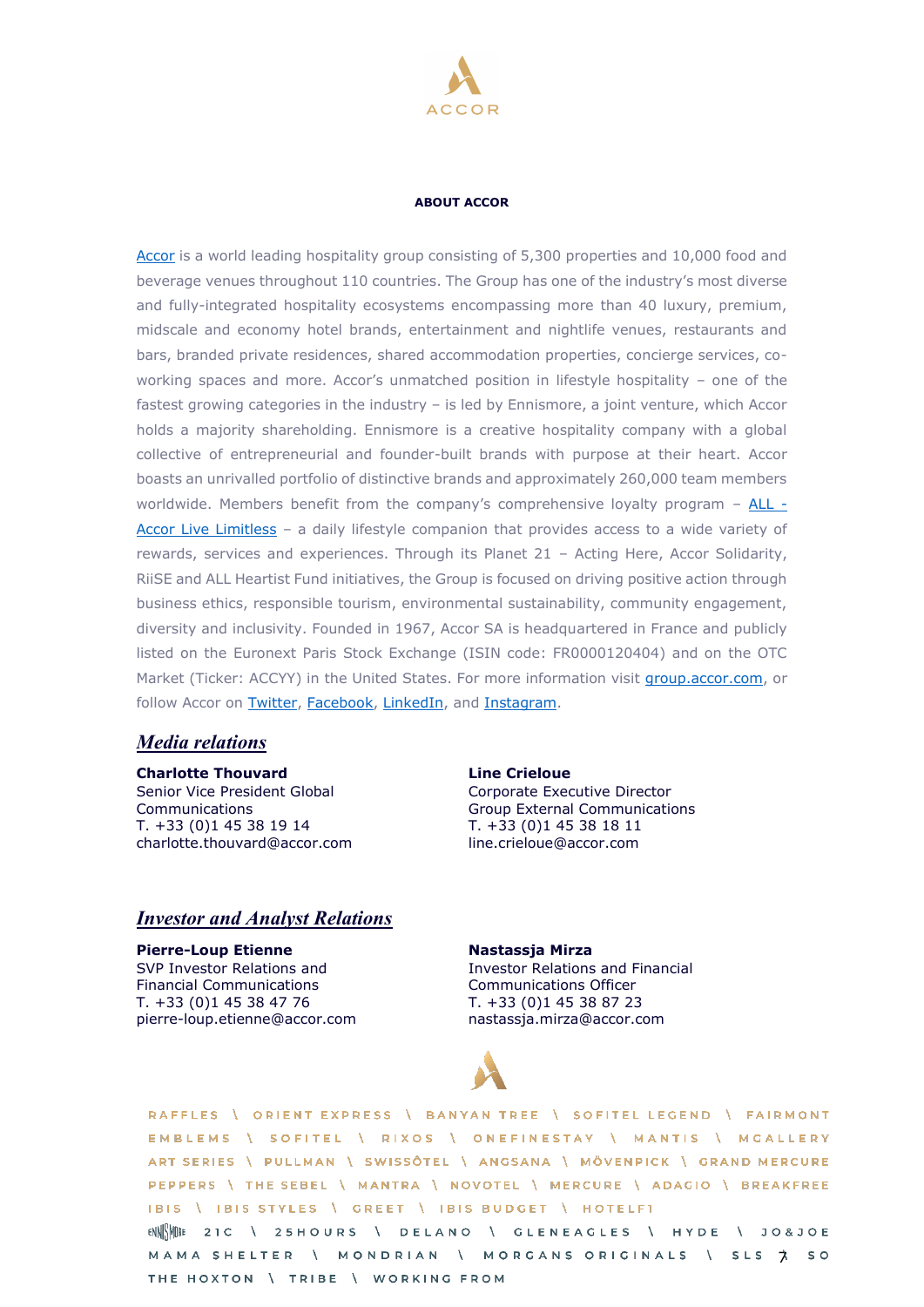

# **RevPAR excluding tax by segment – Q1 2022**

| 01 2022                     |               | <b>Occupancy rate</b> |     | <b>Average</b><br>room rate |     | <b>RevPAR</b> |  |  |
|-----------------------------|---------------|-----------------------|-----|-----------------------------|-----|---------------|--|--|
| vs. Q1 2019                 | $\frac{0}{0}$ | chg pts LFL           |     | € chg % LFL                 |     | € chg % LFL   |  |  |
| Luxury & Upscale            | 38.7          | (17.3)                | 197 | 11.2                        | 76  | (20.4)        |  |  |
| Midscale                    | 45.3          | (14.7)                | 101 | 0.2                         | 46  | (24.2)        |  |  |
| Economy                     | 50.4          | (12.1)                | 61  | (0.2)                       | 31  | (19.4)        |  |  |
| <b>South Europe</b>         | 48.0          | (13.1)                | 80  | (0.2)                       | 38  | (21.4)        |  |  |
| Luxury & Upscale            | 34.3          | (29.0)                | 173 | 16.3                        | 59  | (34.4)        |  |  |
| Midscale                    | 42.7          | (22.9)                | 81  | (5.9)                       | 35  | (38.9)        |  |  |
| Economy                     | 42.1          | (23.9)                | 61  | (5.9)                       | 26  | (39.7)        |  |  |
| <b>North Europe</b>         | 41.4          | (23.9)                | 82  | (3.5)                       | 34  | (38.3)        |  |  |
| Luxury & Upscale            | 39.5          | (25.8)                | 109 | (9.9)                       | 43  | (44.9)        |  |  |
| Midscale                    | 46.8          | (24.6)                | 71  | (7.6)                       | 33  | (39.1)        |  |  |
| Economy                     | 51.7          | (23.7)                | 36  | (16.8)                      | 19  | (43.8)        |  |  |
| <b>ASPAC</b>                | 45.3          | (25.0)                | 72  | (11.4)                      | 33  | (43.0)        |  |  |
| Luxury & Upscale            | 54.1          | (11.7)                | 159 | 35.8                        | 86  | 12.1          |  |  |
| Midscale                    | 64.0          | (5.4)                 | 71  | 3.7                         | 45  | (4.3)         |  |  |
| Economy                     | 56.6          | (8.8)                 | 50  | 9.8                         | 29  | (4.6)         |  |  |
| <b>IMEAT</b>                | 56.5          | (9.8)                 | 117 | 26.3                        | 66  | 7.9           |  |  |
| Luxury & Upscale            | 42.3          | (22.8)                | 266 | 23.2                        | 113 | (19.4)        |  |  |
| Midscale                    | 51.4          | (9.2)                 | 68  | 8.4                         | 35  | (7.8)         |  |  |
| Economy                     | 51.1          | (2.9)                 | 35  | 9.3                         | 18  | 3.6           |  |  |
| <b>Americas</b>             | 48.1          | (11.5)                | 111 | 6.2                         | 53  | (13.9)        |  |  |
| <b>Luxury &amp; Upscale</b> | 43.4          | (20.9)                | 162 | 16.1                        | 70  | (20.7)        |  |  |
| <b>Midscale</b>             | 47.1          | (18.7)                | 80  | (2.8)                       | 38  | (30.4)        |  |  |
| <b>Economy</b>              | 49.1          | (15.5)                | 51  | (2.7)                       | 25  | (26.0)        |  |  |
| <b>Total</b>                | 46.9          | (17.9)                | 88  | 3.0                         | 41  | (25.3)        |  |  |